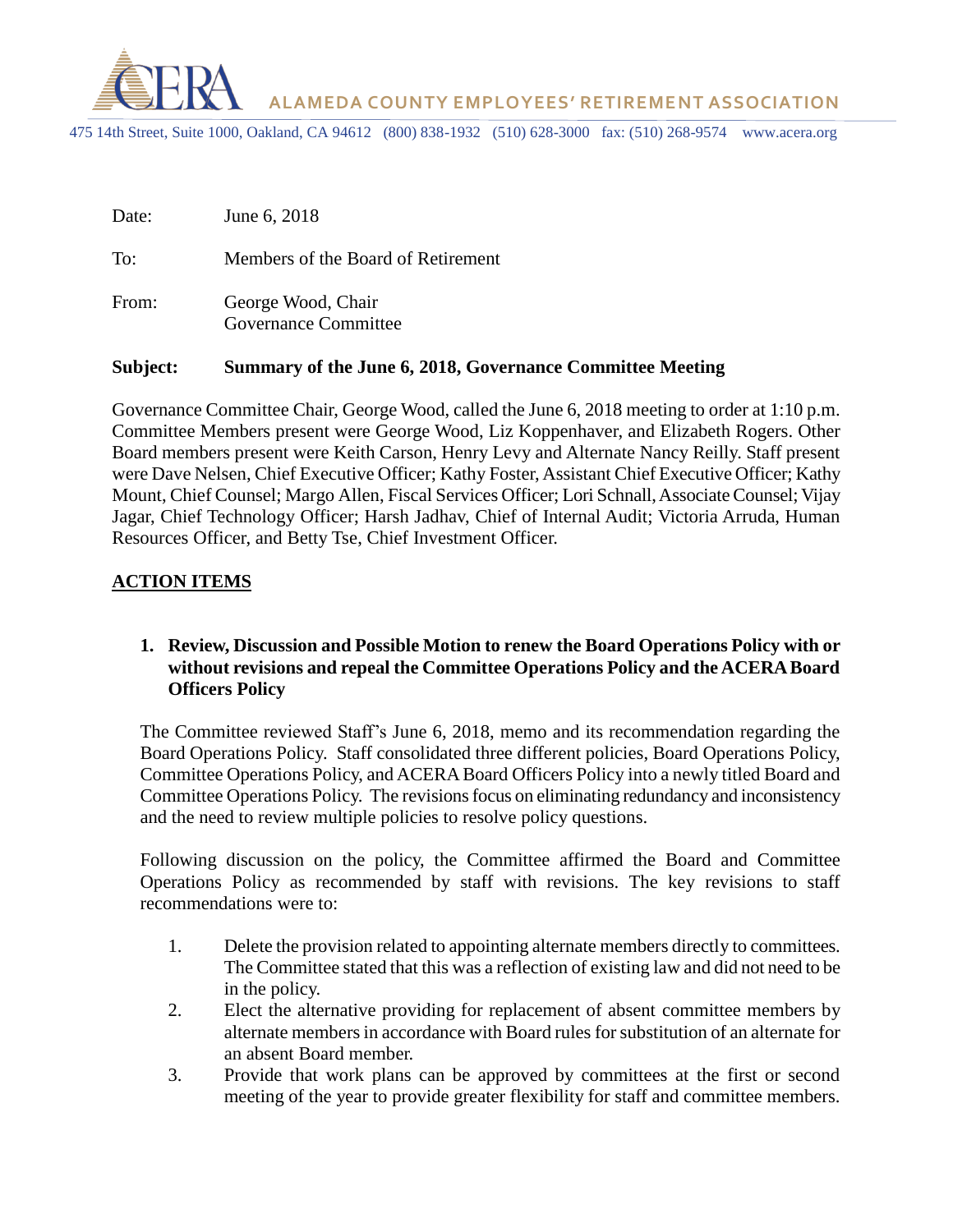Governance Committee Summary Wednesday, June 6, 2018 Page 2

> It was moved by Trustee Rogers and seconded by Trustee Koppenhaver that the Governance Committee recommends to the Board of Retirement that the Board approve the Board and Committee Operation Policy, with revisions as recommended by Staff and the Committee. The motion was approved by a vote of 5 in favor (Carson, Koppenhaver, Levy, Rogers, and Wood), 0 against, 0 abstaining.

## **2. Review, Discussion and Possible Motion to renew the Trustee Communications Policy with or without revisions**

The Committee reviewed Staff's June 6, 2018, memo and its recommendation regarding the Trustee Communications Policy. Staff advised the Committee that the purpose of this policy is to encourage open and effective communication by, to, and between trustees, and to ensure everyone has equal access to appropriate information. The policy continues to meet ACERA'S needs and should be renewed, with revisions. The policy was last reviewed by the Board on December 18, 2014.

Following discussion on the policy, the Committee affirmed the Trustee Communication Policy as recommended by staff with minor revisions. The key revision to the staff recommendations was to delete the reference to pre-printed brochures in section IV.B.1.a.

It was moved by Trustee Koppenhaver and seconded by Trustee Rogers that the Governance Committee recommends to the Board of Retirement that the Board approve the Trustee Communications Policy, with revisions as recommended by Staff and the Committee. The motion was approved by a vote of 5 in (Carson, Koppenhaver, Levy, Rogers, and Wood), 0 against, 0 abstaining.

## **3. Review, Discussion and Possible Motion to renew the Chief Executive Officer Job Description and Delegation of Authority with or without revisions**

The Committee reviewed Staff's June 6, 2018, memo and its recommendation regarding the Chief Executive Officer Job Description and Delegation of Authority. Staff advised the Committee that the content of the policy continues to meet ACERA's needs. The policy was last reviewed by the Board on July 21, 2016.

Following discussion, the Committee affirmed the Chief Executive Officer Job Description and Delegation of Authority as recommended by staff with revisions. The key revisions to the staff recommendations were:

1. Under Leadership and Policy Analysis, include authority for the CEO to represent ACERA at trade and professional organizations, the County Board of Supervisors and the State Legislature.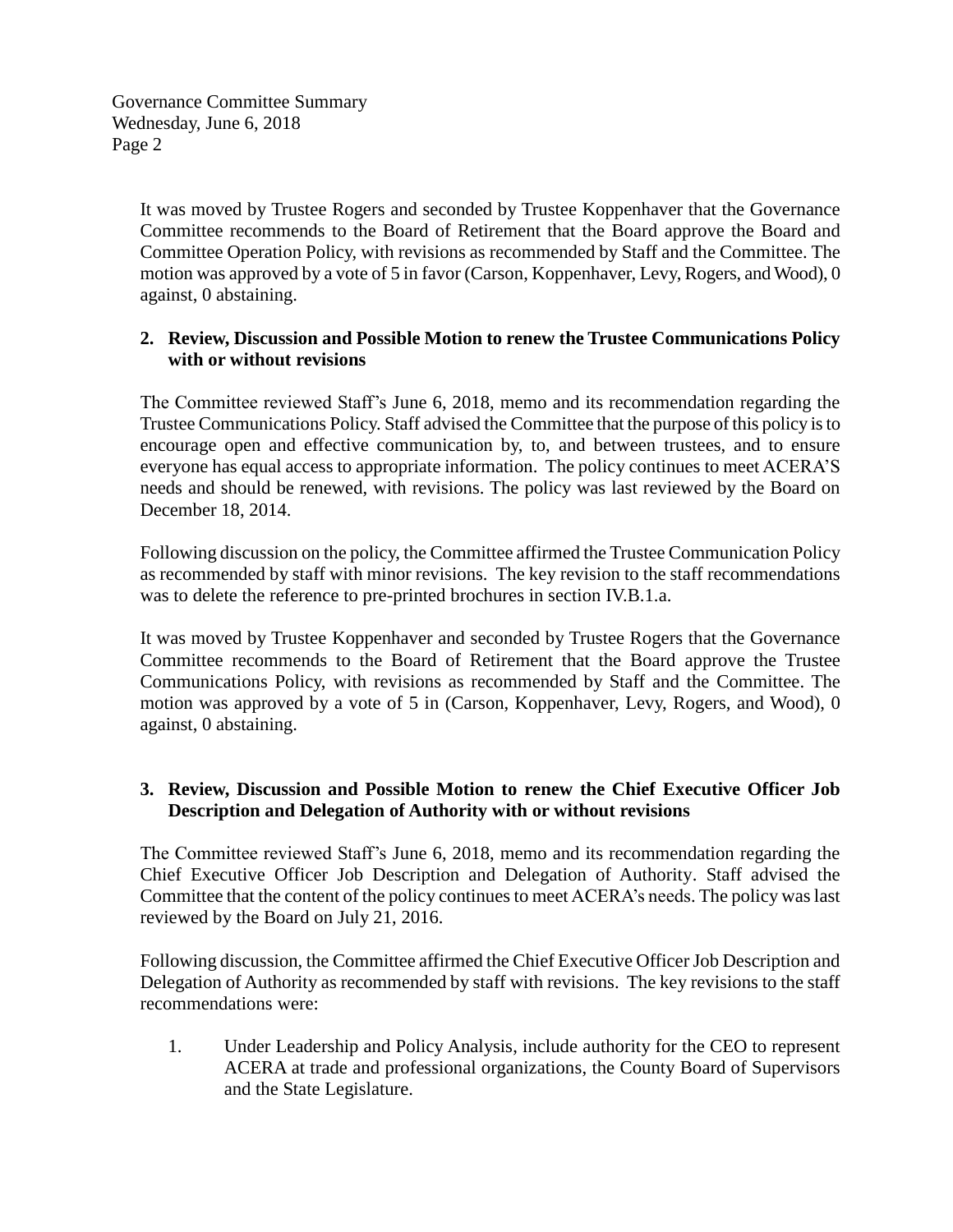Governance Committee Summary Wednesday, June 6, 2018 Page 3

- 2. Under Human Resources, include express authority for the CEO to set salaries for senior managers and unrepresented employees and to implement compensation changes for represented employees negotiated through the collective bargaining process.
- 3. Under Monitoring and Reporting, add express authority to hire and terminate service providers consistent with Board direction.

It was moved by Trustee Koppenhaver and seconded by Trustee Levy that the Governance Committee recommends to the Board of Retirement that the Board approve the Chief Executive Officer Job Description and Delegation of Authority, with revisions by Staff and the Committee. The motion was approved by a vote of 5 in favor (Carson, Koppenhaver, Levy, Rogers and Wood), 0 against, 0 abstaining.